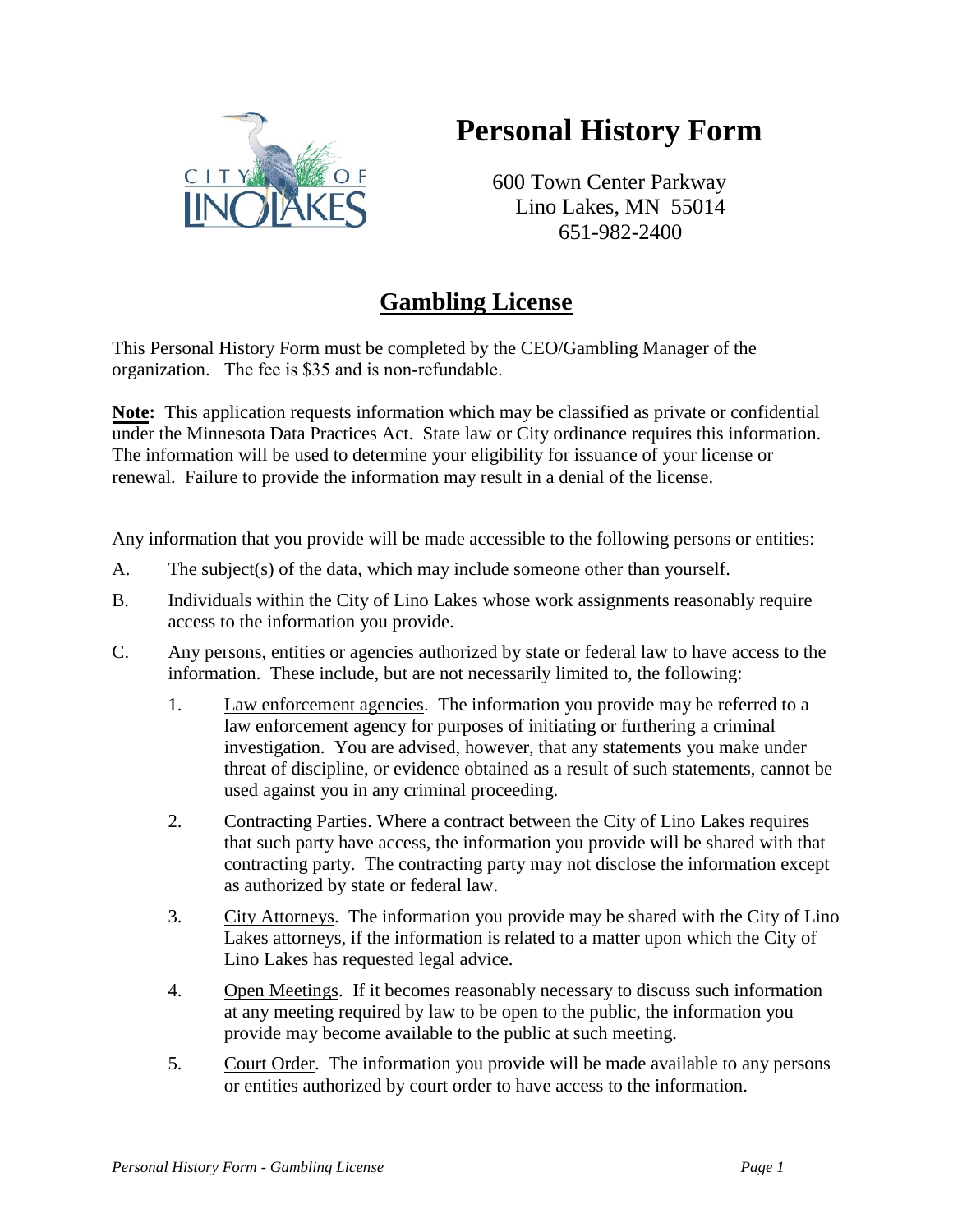D. Persons or entities who have the express written consent of the data subject, who may be someone other than yourself.

\_\_\_\_\_\_\_\_\_\_\_\_\_\_\_\_\_\_\_\_\_\_\_\_\_\_\_\_\_\_ \_\_\_\_\_\_\_\_\_\_\_\_\_\_\_\_\_\_\_\_\_\_\_\_\_\_\_

| I have read and understand the above advisory. |  |
|------------------------------------------------|--|
|------------------------------------------------|--|

| Signed                                                                                                                                                                                                                                                                                                                                                     | Date    |                                        |                                                               |
|------------------------------------------------------------------------------------------------------------------------------------------------------------------------------------------------------------------------------------------------------------------------------------------------------------------------------------------------------------|---------|----------------------------------------|---------------------------------------------------------------|
| <b>DIRECTIONS:</b> This form must be filled out with typewriter or by printing in ink. If the<br>application is by a natural person, by such person; if by a corporation, by an officer of the<br>corporation; if by a partnership, by one of the partners; if by an unincorporated association,<br>by the manager or managing officer of the association. |         |                                        | <u> 1980 - Jan Barat, margaret eta politikaria (h. 1980).</u> |
|                                                                                                                                                                                                                                                                                                                                                            |         |                                        |                                                               |
| (Last)                                                                                                                                                                                                                                                                                                                                                     |         | $(First)$ ( <i>Middle - Required</i> ) |                                                               |
| Maiden, Alias or Former Name: 1986. [19] Maiden, Alias or Former Name: 1986. [19] Maiden, Alias or Former Name:                                                                                                                                                                                                                                            |         |                                        |                                                               |
|                                                                                                                                                                                                                                                                                                                                                            |         |                                        |                                                               |
| (Street)                                                                                                                                                                                                                                                                                                                                                   |         |                                        |                                                               |
| (City)                                                                                                                                                                                                                                                                                                                                                     | (State) | (Zip)                                  |                                                               |
|                                                                                                                                                                                                                                                                                                                                                            |         |                                        | Sex(M or F)                                                   |
|                                                                                                                                                                                                                                                                                                                                                            |         |                                        |                                                               |
| Social Security Number ( <i>optional</i> ):                                                                                                                                                                                                                                                                                                                |         |                                        |                                                               |
|                                                                                                                                                                                                                                                                                                                                                            |         |                                        |                                                               |
| Have you ever had a driver's license in another state? Yes _______ No ________                                                                                                                                                                                                                                                                             |         |                                        |                                                               |
| Marital Status: Married _______ Single ______ Divorced ______                                                                                                                                                                                                                                                                                              |         |                                        |                                                               |
|                                                                                                                                                                                                                                                                                                                                                            |         |                                        |                                                               |
| <b>Business Address:</b><br>(Street)                                                                                                                                                                                                                                                                                                                       |         |                                        |                                                               |
| (City)                                                                                                                                                                                                                                                                                                                                                     | (State) |                                        | (Zip)                                                         |
| <b>Business Phone:</b>                                                                                                                                                                                                                                                                                                                                     |         |                                        |                                                               |